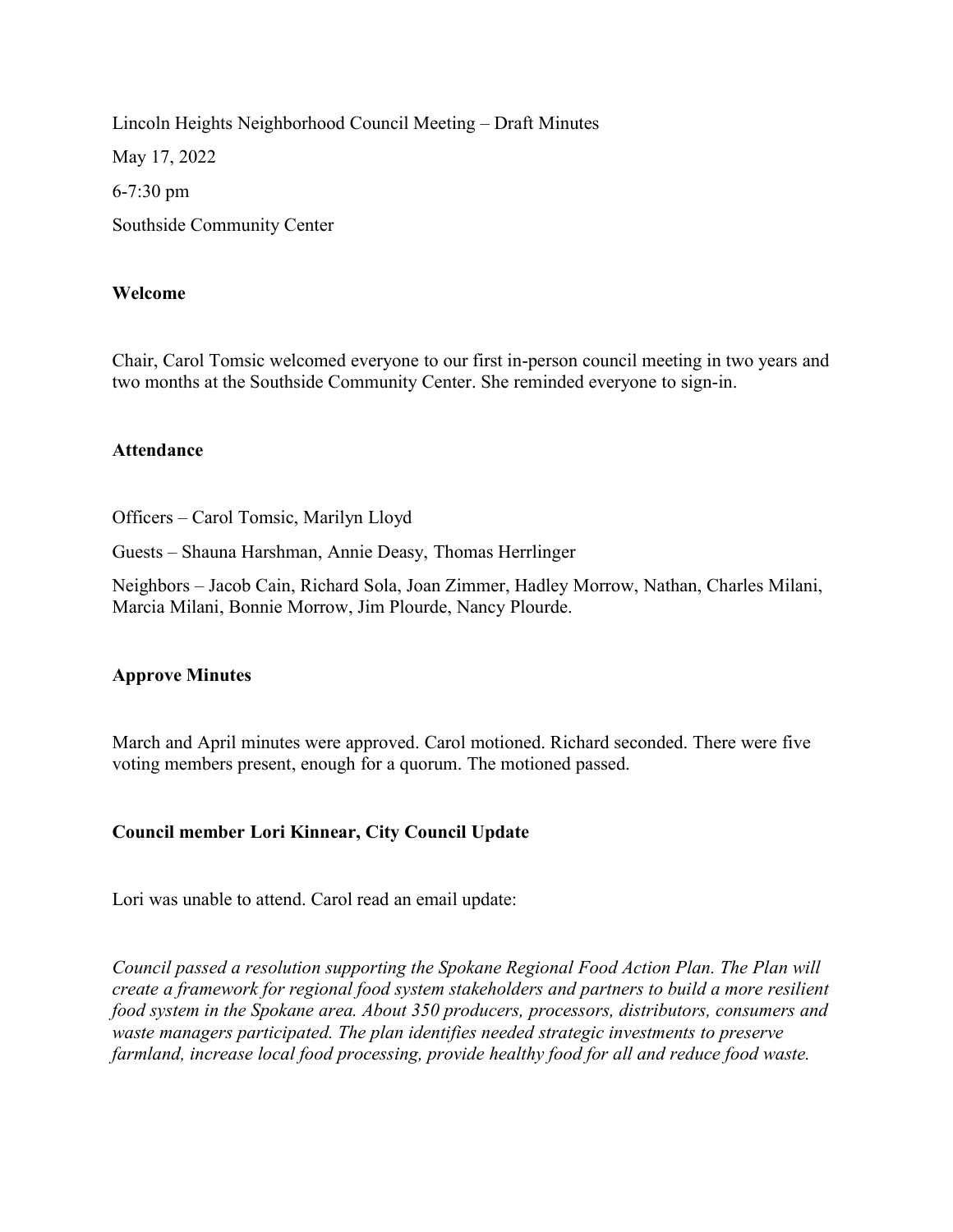Council also passed an interim zoning ordinance concerning the siting of shelters for vulnerable and homeless individuals and families. This allows for an emergency shelter to be located in a heavy industrial zone. The Mayor is still negotiating a lease agreement for a potential shelter site. To date neither the cost nor the provider have been identified.

On May 23<sup>rd</sup>, Council will consider simple drought response measures that will ask residents to limit their outdoor waters during the hottest parts of the day and watering every other day during the summer months. Overall Spokane residents use more water per person/per day than 97% of the country. Our water use drastically increases (4-5 times) during the summer months  $$ building our infrastructure (water towers, pipes, pump stations etc) to meet the capacity requirements of these summer months is not fiscally responsible or sustainable. The education piece will take place over the next two years. No fines will take place until proper education and outreach has been done ( the prior year has been spent doing outreach and that will continue). The reports on TV news have not been accurate so please email if you have questions on this. Shauna Harshman, Manager of Neighborhood Connectivity Initiatives – Traffic Calming Program Update

Shauna introduced herself. She manages the Traffic Calming Program, Transportation Benefit District (TBD), and the Citizen's Transportation Advisory Board (CTAB). She reports to the City Council on land use and transportation issues. Shauna said the Traffic Calming Program started in 2010. Every year neighborhood councils submitted an application; but not all were successful due to mismatches and perceptions. An example was speeding where data such as tube counters did not show a problem. She said the neighborhoods want to improve safety and connectivity, such as bike trails, and are best at knowing their neighborhood's traffic problems. The next step is to design a project to address concerns. She said infrastructure doesn't move fast. The bid for our 2019 traffic calming funded projects just came in. She said it is complicated to design and bid projects and the timeline caused unnecessary conflict with the citizens. In 2021 a new process was started. It was to be a community driven process. Shauna said the new process would solve an engineering bottleneck of small traffic calming projects due to a limited staffing capacity. The city would hire consultants to work with neighborhoods in a year and half timeline. There will be a district traffic calming kick-off. Neighborhoods will go through presentations in district workshops and do group work. The group will look at the big picture and dig in. There will be large maps. See problems as not just concerns, but opportunities. Shauna said Annie did historical research on all the neighborhood council traffic calming projects. Annie stated there was no record of the applications not approved. The first half of the workshop meetings will be neighborhoods finding areas of opportunities. The second will be prioritization exercises to pick their top five priorities for the 4-year project cycle. Shauna said the magic of the new process is neighborhoods can address problems and there will be engineers in the room, sitting in the back, taking notes. The engineers can hear traffic concerns and draft solutions. In the second round, neighborhoods can comment on whether the engineers addressed their concerns and give their opinions. Shauna said neighborhoods can think visionary and imaginative, such as murals and planters. Next round, neighborhoods can comment on the refinements. Next round, city council will approve the 4-year project cycle. The traffic calming program has been used mostly for construction, but Shauna said we can think more broadly, such as enforce the rules of the road or educate people. An example was the 'neighbors drive 25' yard signs. The city is also looking ways to stop drag racing, especially on Division. Shauna stated not to use the 'neighbors drive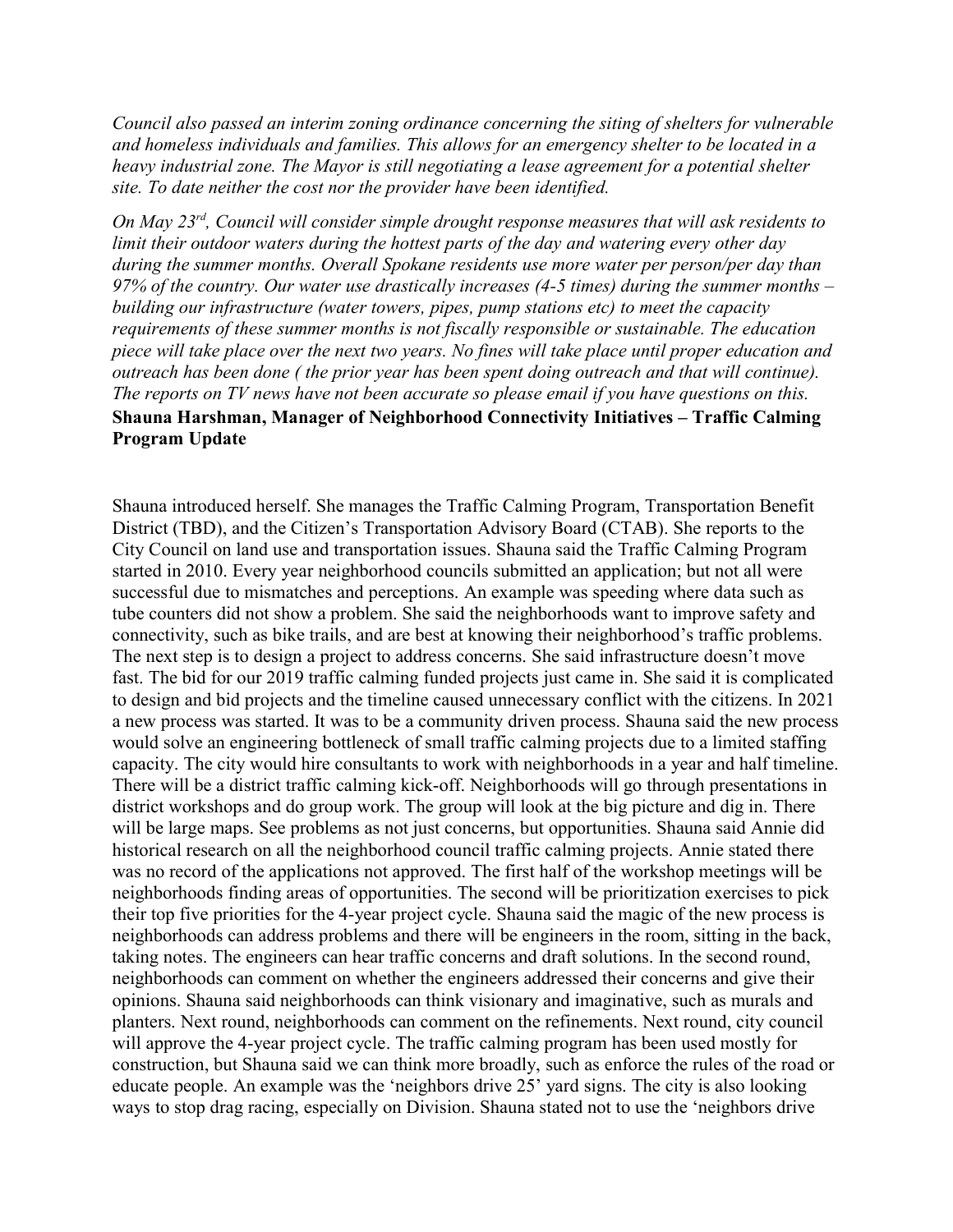25' yard signs on arterials. She mentioned the speed radar is a behavior modification tool. She said a street mural program, administered by Spokane Arts, will let neighborhood councils install two street murals in uncontrolled, neighborhood intersections and mid-block. The program was funded by American Rescue Plan Act (ARPA) and traffic calming money. She said artistically designed crosswalks will soon be allowed and two of the crosswalks will be installed in each council district. Shauna said the more voices the better. She wants 'community champions' to reach out to their social contacts and help get voices to the table. Shauna said in the last six years our council has had traffic calming projects funded in all but cycle 8 (2018). She said some neighborhoods don't get applications in or have projects funded. She said our neighborhood is engaged and passionate. She wants the program to help everyone. Shauna answered questions. We don't have to think in term of the 'tool box' with our traffic issues. There is an opportunity every year to change the four-year project plan because situations change. Short-term solutions and long-term solutions can be built into the program. An example, instead of a bump-out, a quicker, lower-cost solution such as paint can be used instead. The schools are not separated in the new program. Schools will now work with neighborhoods. The program is 'economy of scale' and no dollar amount, but it does have limited funds. Annie said the old traffic calming 'cycles' are gone. We need to wait for a traffic study to know what we can and can't do. There are no records of reasons traffic calming projects were denied, mostly due to staff-turnovers in the program. As we move forward in requests, the city will let us know why traffic projects were not approved. Shauna said we are getting three new speed radar lights in our district. The state legislature passed two bills to allow speed radar lights near hospitals and parks. Annie said there is space at the workshops for 30 people. Everyone is welcome at the workshops/meetings and does not have to be a member of a neighborhood council to participate.

### Thomas Herrlinger, Customer Experience Manger – Library Update

Thomas said he manages the Liberty Park library branch. He said there will be a South Hill library representative at our meetings when the vacancy is filled. He said there has been serious issues related to supply and shipping with the renovations of the libraries, so the opening date of the South Hill library is subject to change. But lately shipping has been on time so the opening of the South Hill library should be in late December or early January. The exterior book drop-off has been an issue. He said the library is working with the city on a permit. He said the present location of the book drop has a dangerous blind spot. Thomas answered questions. He said a second driveway on 34<sup>th</sup> would cause side-street congestion when asked about parking. He said a certificate of occupancy was issued for the downtown library, but they wanted to wait to open it until it had all the furniture. He said noise abatement has been discussed due to concerns with the library kid areas and energetic children. Thomas said the Liberty Park library is fortunate to have a playground. He said there are quiet sitting rooms and multiple meeting spaces in the libraries. A large room can seat 100 people and a small room can seat 7-30 people.

#### Carol Tomsic, Chair - Board Elections update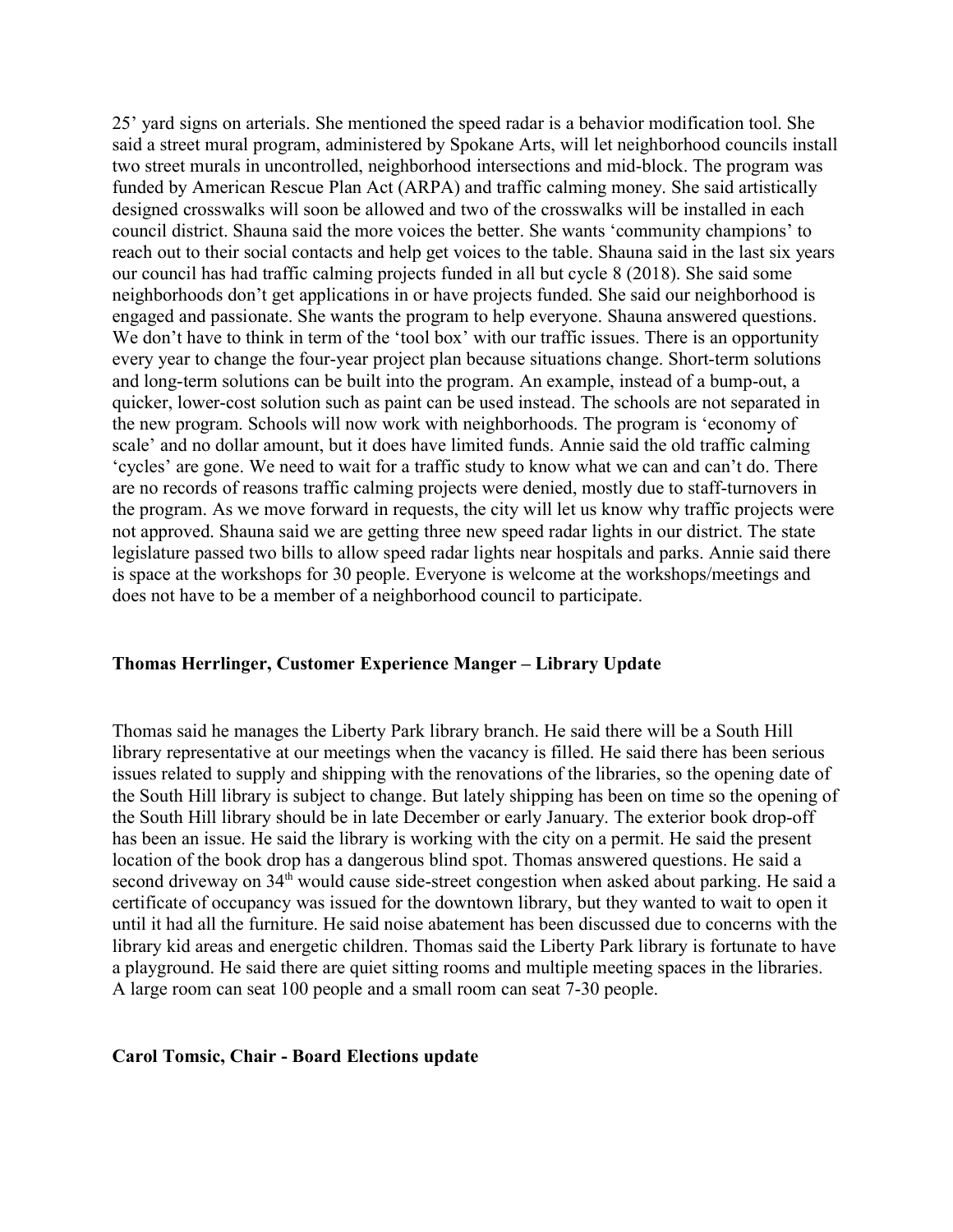Carol said there were no nominations of eligible voting candidates at our March meeting so there were no nominees to present or vote during our regular May meeting. Carol said she was happy to continue as the chair and Community Assembly representative. Sally will continue as clean-up coordinator. Marilyn will continue as vice-chair. The terms are for two years. Carol said Makaya is hoping there is someone willing to take over as secretary. Anyone interested must be a voting member; having attended two meetings out of the previous six regular meetings. There were no volunteers at the meeting. It was also mentioned a treasurer and Community Assembly alternate position was vacant. It was also mentioned our council has just a sock-full of money in a drawer due to bank fees, so a treasurer did not have much do. It was said anyone interested in the vacant positions or the secretary position was to let us know.

## Marilyn Lloyd, Vice-Chair – Community Engagement Grant Vote

Marilyn presented on items our council wants to fund with our \$850 Community Engagement Grant. We want to fund our Zoom account, pole banners, a booth at the South Perry Street Fair, and a newsletter. The pole banners would advertise our annual event in the park. The Zoom account keeps our council viable. The newsletter would include news on our council and be distributed in the neighborhood. Marilyn said the prices were estimates. Annie suggested we not list prices but instead say 'not to exceed \$850 dollars.' There was discussion on the grant and no disagreement. Marilyn motioned. Carol seconded. There were five voting-members present, enough for a quorum. The motion passed.

Carol said event insurance is not covered by C.O.P.S this year. It is also not an eligible expense under the Community Engagement Grant. It is not a requirement but we are most likely going to purchase the insurance so we can stay protected, just in case.

Annie also said we can rent a table and tent from the Northeast Community Center for the South Perry Street.

## Annie Deasy, Office of Neighborhood Support (ONS)– ONS Update

Annie said our Community Engagement Grant application is due 6/17/22. The traffic calming kick-off is May 26. The speed radar mobile trailers are part of the traffic calming program. The data we get is not used as traffic purposes through the street department because they are not 100 percent accurate. Not all cars are counted accurately, such as car one and car five are counted but not all the ones in the second lane. The 85<sup>th</sup> percentile is being rewritten and reformatted so it can be user friendly. The Don Kardong Pedestrian Bridge is under construction and will be closed for one year. There are openings on boards and commissions. You can report potholes to the City's pothole hotline at 311. If you have a concern about motorist speeding in our neighborhood, you can call the traffic hotline at 509-625-4150. You can call any time of day. They will send out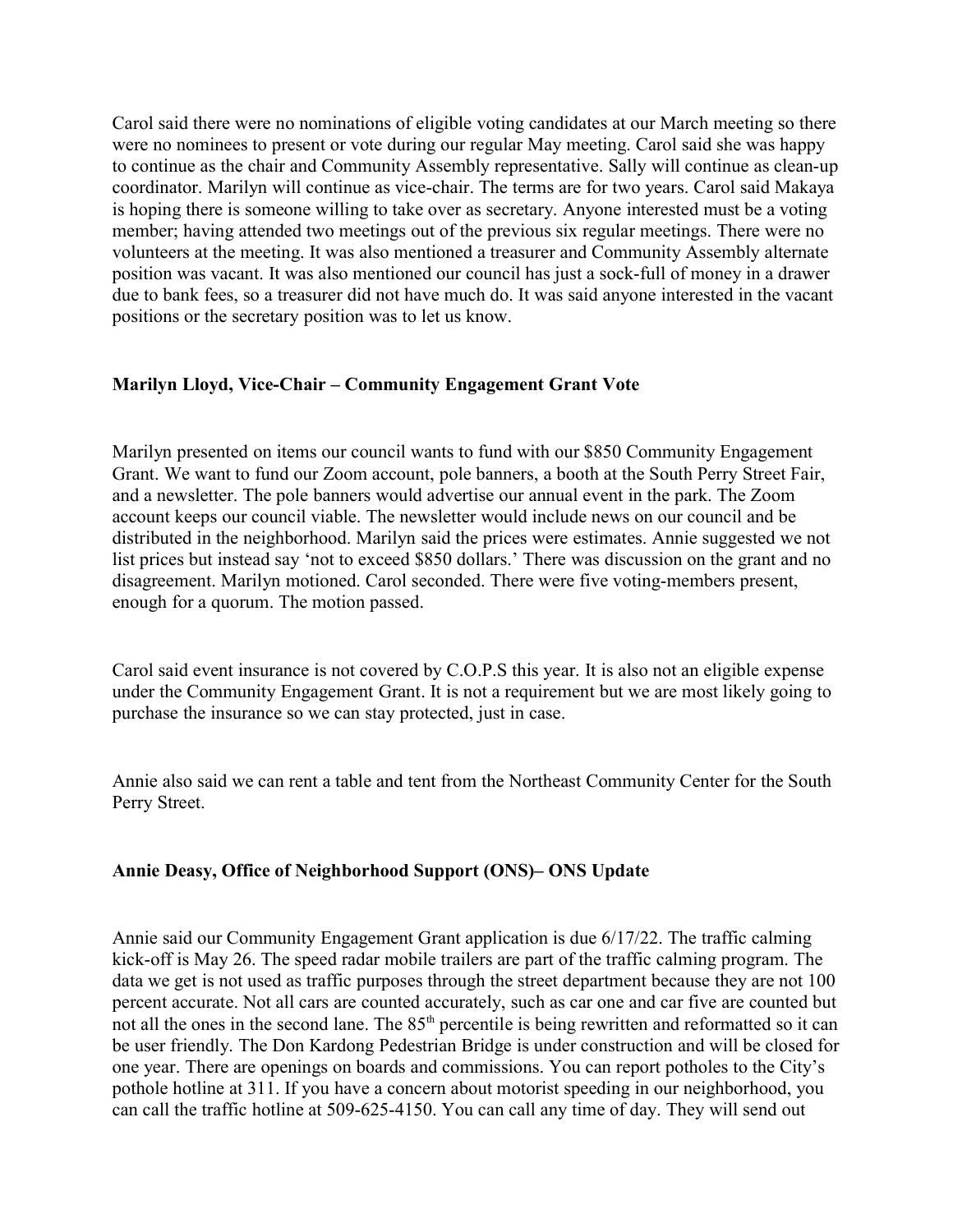reinforcement. A police presence helps. You can find street construction on the City's Street Construction and Maintenance website. There is compost giveaway through June 30 for current and new "Clean Green" yard and food waste collection program customers. You can receive a free half-yard of finished cost from participating vendors as an incentive to divert more organics from the waste stream by using the green cart. Annie answered questions. Residents can get one free disposal, formerly dump passes, a month from the city. Residents can send in District Video suggestions. Carol said we post the videos on our council's Facebook page. Annie also said our Office of Neighborhood Services (ONS) liaison position should be filled by September. Our last ONS liaison, Annica Eagle, left the city.

## Carol Tomsic, Chair – Meet Your Neighbors in the Park Update

Carol gave an update on our second annual Meet Your Neighbors in the Park. She told Thomas our council would really appreciate the library in attendance. She said we have confirmed two police mounted horses. We have confirmed a photo booth. We are waiting to hear back from Wheel Sport. We will have C.O.P.S programs and want to advertise the bicycle registration and free helmets. Carol presented a book, Exploring Spokane, Turning Waste to Energy, and said waste to energy will be at the event. Our neighborhood wants to keep working on clean-up and water issues. Carol also said our council is looking for volunteers.

Carol also apologized for skipping over introductions and thanked everyone for attending.

## Meeting was adjourned at 7:30 pm.

Next meeting is 6/21/22 on Zoom.

# Neighborhood News (in meeting notification email)

The revised Traffic Calming Kick-Off is 5/26/22 from 5:30 to 7 pm at Dr. Martin Luther King Jr Outreach Center at East Central Community Center, 500 S Stone St. Come learn about the new Traffic Calming program and share your ideas on how our neighborhood can be safer, better connected and more livable for everyone. Our Workshop is 8/3/22 at the Hive, 2904 E Sprague Ave, Rooms A, B, and C

Here is an update on the Garden District: "We are starting from the south and moving north. Homes on 33rd are already under construction. The connection to SE Blvd will be completed by early summer. The first phase of 2-Story multi-family will start his summer."

The Plan Commission is recommending approval to the City Council of three of the proposed revisions to the City's residential codes. The three topics are accessory dwelling units, lots size transition and short plat notifications. There is still time to comment. Here is a link to the